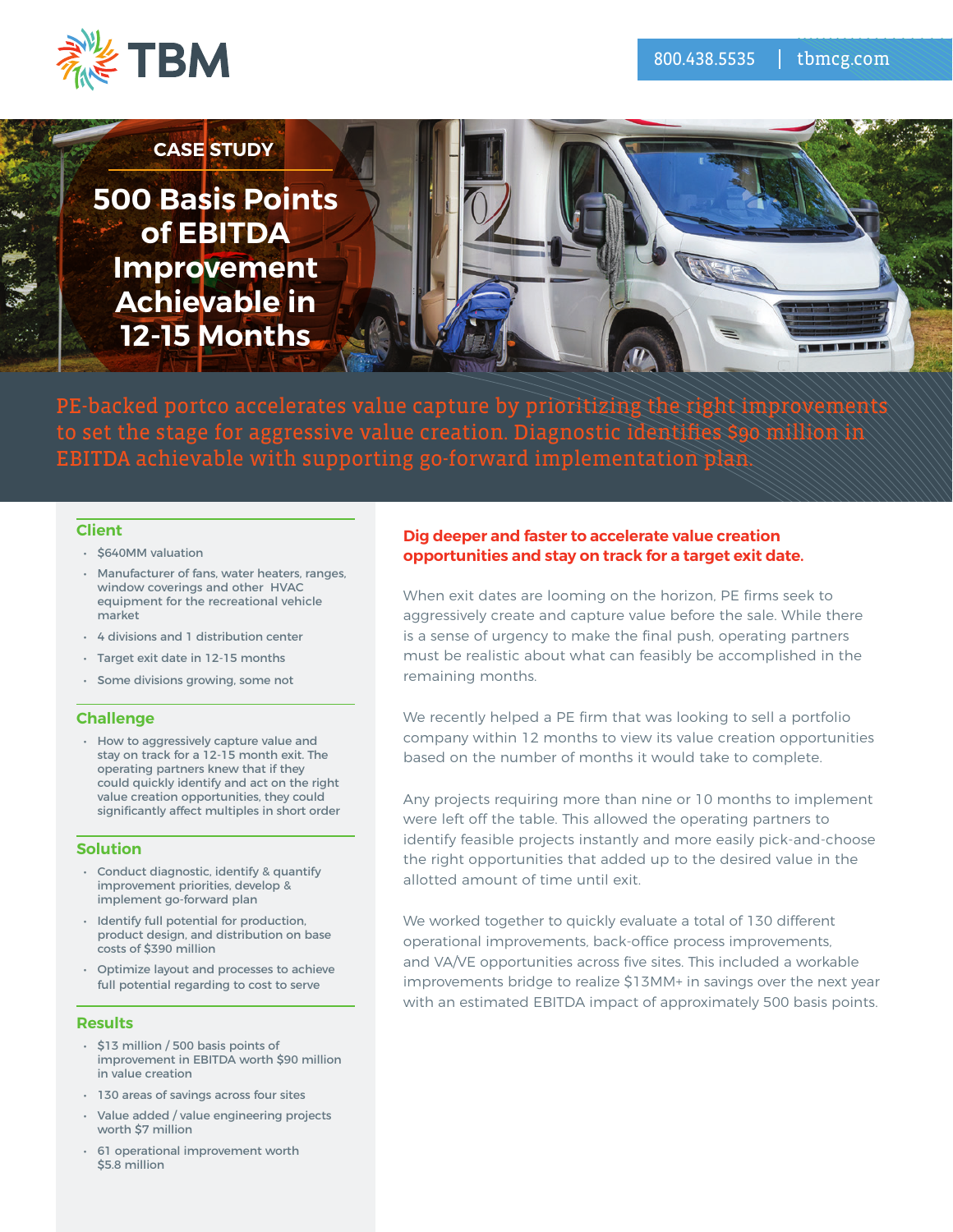# **Identifying Project Areas of Focus**

The work began with a five-week diagnostic. TBM's team spent one week in each of the portfolio company's five locations (4 divisions and one distribution center) identifying and quantifying improvement priorities. We analyzed each category across savings levers. Everything was on the table including supply-led improvements (buying better) and operations-led improvements (processing and distributing better), and value added / value engineering improvements (designing better). (See Fig. 1).

### **FIGURE 1**

#### **"BUY BETTER" (SUPPLY LED) Demand Control & Compliance Best Practice Specification System Cost Reduction Reduction Reduction Reduction Reduction Reduction Reduction "SPENT BETTER" (OPERATIONS LED)** • Part specification • Value engineering • Value chain – Total Cost of Ownership • Collaborative improvement • Optimize value-add in supply chain • Consolidate (local, regional or global) • Vendor development Use sourcing networks Control demand • Enforce compliance • Negotiate prices • Revise terms & conditions • Manage price risks **Project Areas of Focus**

We then identified full potential and created a bottom-up view to focus on immediate benefits. Our analysis started with actual performance and identified initiatives that would close the gap to full potential. We then identified and eliminated non-controllable factors that would make it impossible to achieve a "theoretical" full potential.

We then presented an EBITDA bridge that identified \$13 million in savings achievable within 12-15 months. (See Fig. 2). This included an analysis showing the return and feasibility of as many as 130 potential projects.

#### **FIGURE 2**



In this example, savings were divided into long term projects, Kaizens, and just-do-it projects. 130 potential areas of savings were identified with 63 value add / value engineering projects valued at \$7.2 million, 61 operational excellence improvements valued at \$5.8 million and 6 business process improvement projects.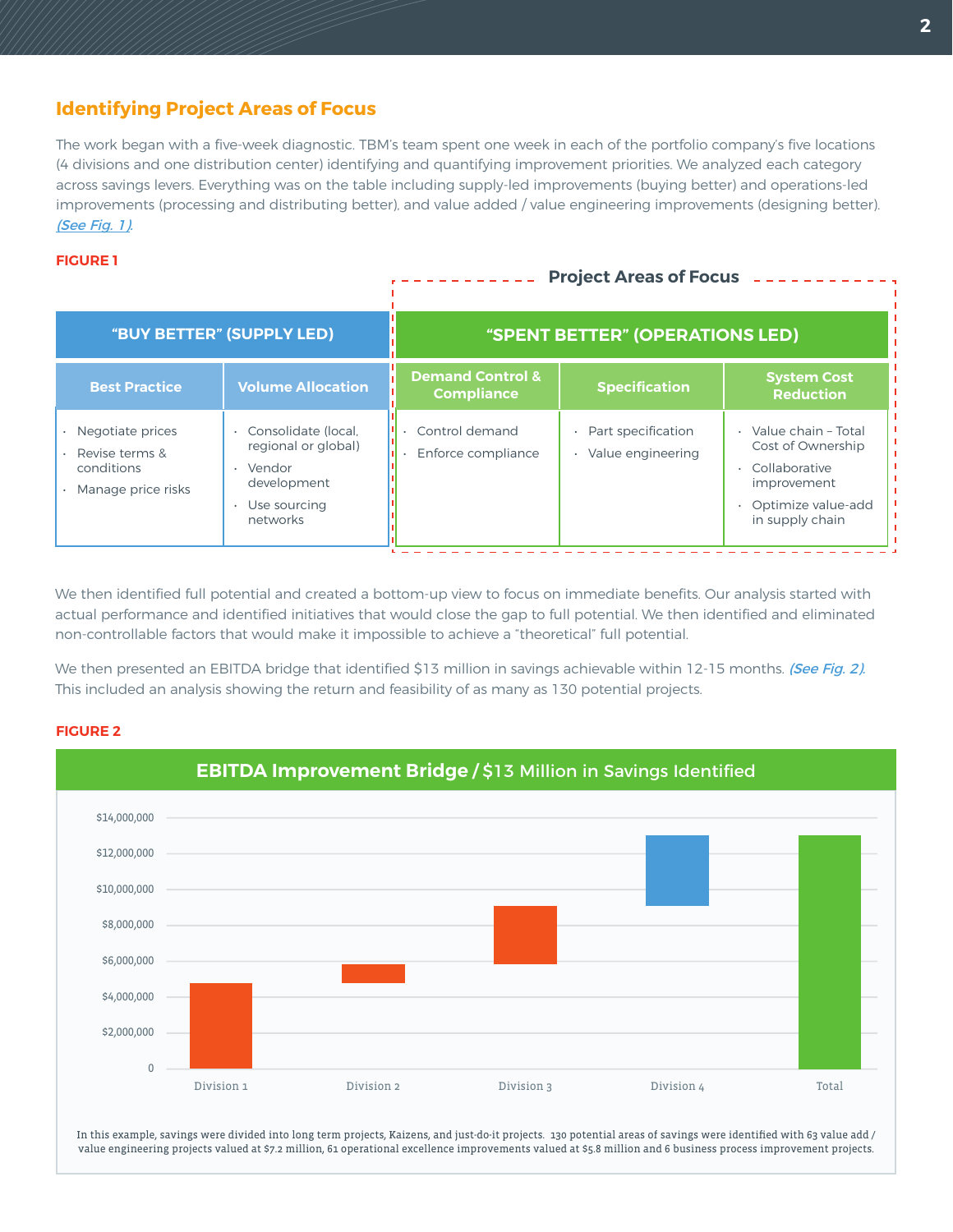**We divided the projects across the four manufacturing sites and grouped them into three key categories:**

| <b>Impact</b>                  | <b>Projects</b> | <b>Category</b>                            | <b>Detail</b>                                                                                                                                                                                                                                                                                                                |  |
|--------------------------------|-----------------|--------------------------------------------|------------------------------------------------------------------------------------------------------------------------------------------------------------------------------------------------------------------------------------------------------------------------------------------------------------------------------|--|
| \$7.2 Million EBITDA<br>Impact | 63              | Value Add<br>/ Value<br>Engineering        | • Often overlooked by PE firms because it involves<br>fundamentally changing the way a product is designed or<br>altering the components and materials used.<br>• Included quick wins such as screw counts or removing<br>plastic bags from a component.<br>• Represented significant opportunity for margin<br>improvement. |  |
| \$5.8 Million EBITDA<br>Impact | 61              | Operational<br>Improvement                 | · Spanned processes across the portco from floor line<br>balancing to SMED / Changeover and distribution and<br>shipping.<br>• Optimized layout and workflow to lower cost to serve as<br>much as possible while identifying the right metrics to<br>track and ensure productivity and efficiency.                           |  |
| <b>\$350K</b>                  | 6               | Back-Office<br>Administrative<br>Processes | · Developing sales processes standard work and systems.<br>• Often the most challenging due to the resources and skill<br>sets required.                                                                                                                                                                                     |  |
| <b>S13 Million</b>             | 130             |                                            |                                                                                                                                                                                                                                                                                                                              |  |

# **The key actions required included kaizen events and targeted projects that focused on:**

- **•** Line balancing and cell design
- **•** Set-up reduction
- **•** New product development processes
- **•** Management system enhancement and/or implementation using MDI (Managing for Daily Improvement) in all sites.
- **•** Value add/ value engineering at all sites
- **•** Layout and workflow improvements
- **•** Developing sales processes, standard work and systems

To help visualize impact and priority, we created an impact/difficulty matrix [\(See Fig. 3\),](#page-3-0) that plotted the EBITDA impact of each process improvement initiative. In this example, the horizontal axis shows the months to implement. We left off any initiative requiring more than nine or 10 months to bring to fruition. At a glance, the operating partners could see the biggest winners—the priority projects falling into the high impact/low difficulty upper left-hand quadrant of the matrix. They could also see their quick wins as well as the initiatives that would require some additional support to execute, but would ultimately be well worth the effort.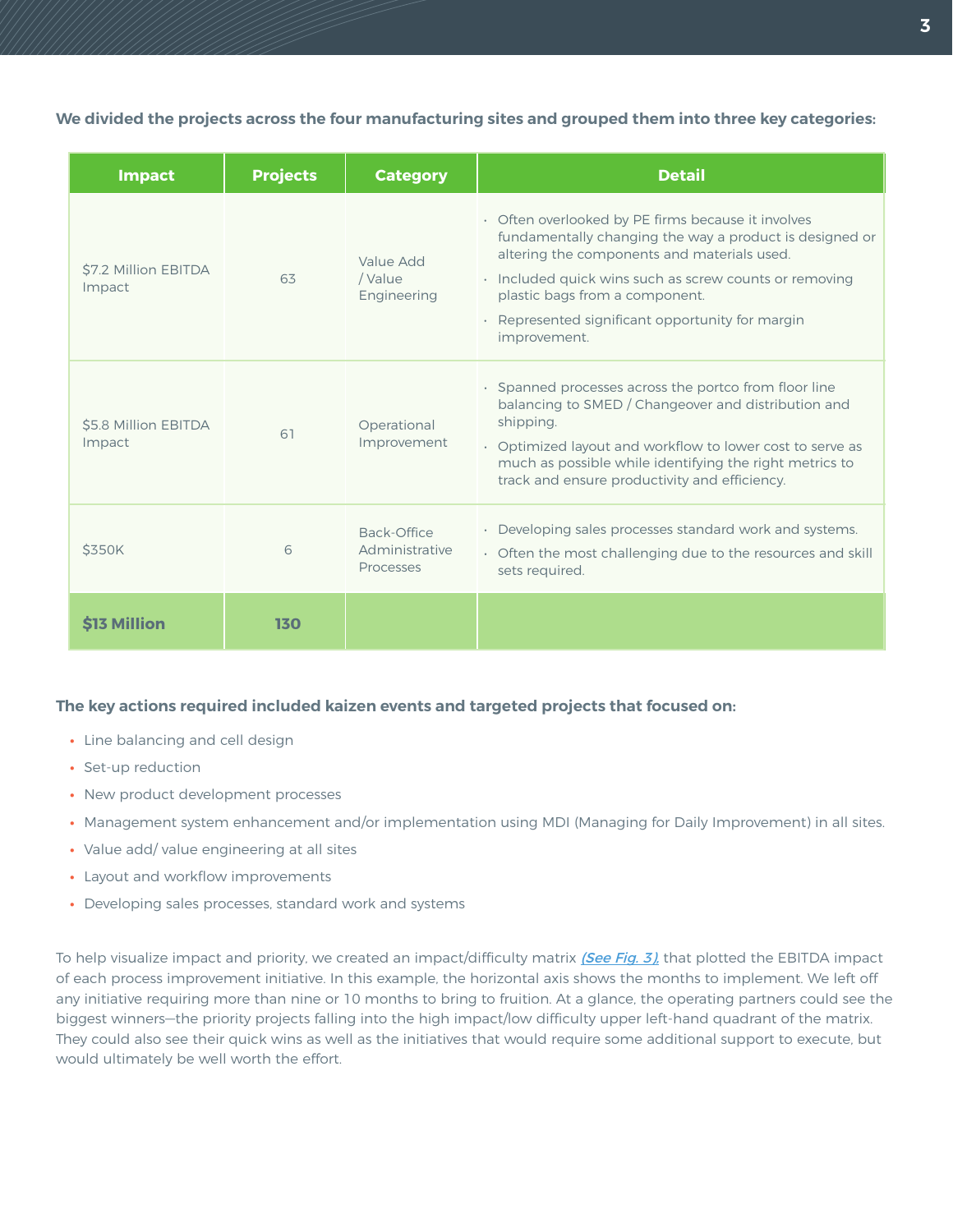<span id="page-3-0"></span>**FIGURE 3**



# **Relentless Focus On Implementation Speed Is Moving Value In The Right Direction**

The final step was to put the improvement projects into action. The PE firm knew it would need help to tackle everything on the list, including some of the highest-impact opportunities. Keys to success have included working at the point of impact to address the low-hanging fruit as quickly and efficiently as possible while outsourcing projects that require more skill and resources.

By doubling up and executing projects in parallel, the portfolio company has already realized some quick wins and is accelerating gains across all of its locations. The PE firm is on track to unlock and realize the full value creation opportunity on schedule.

**For those projects that require a more concerted effort, the keys to accelerating the value creation process include:**

- 1. Executing more projects in parallel
- 2. Working at the point of impact
- 3. Putting the framework of the solution in place quickly
- 4. Tracking progress and making it visible
- 5. Firing on all cylinders